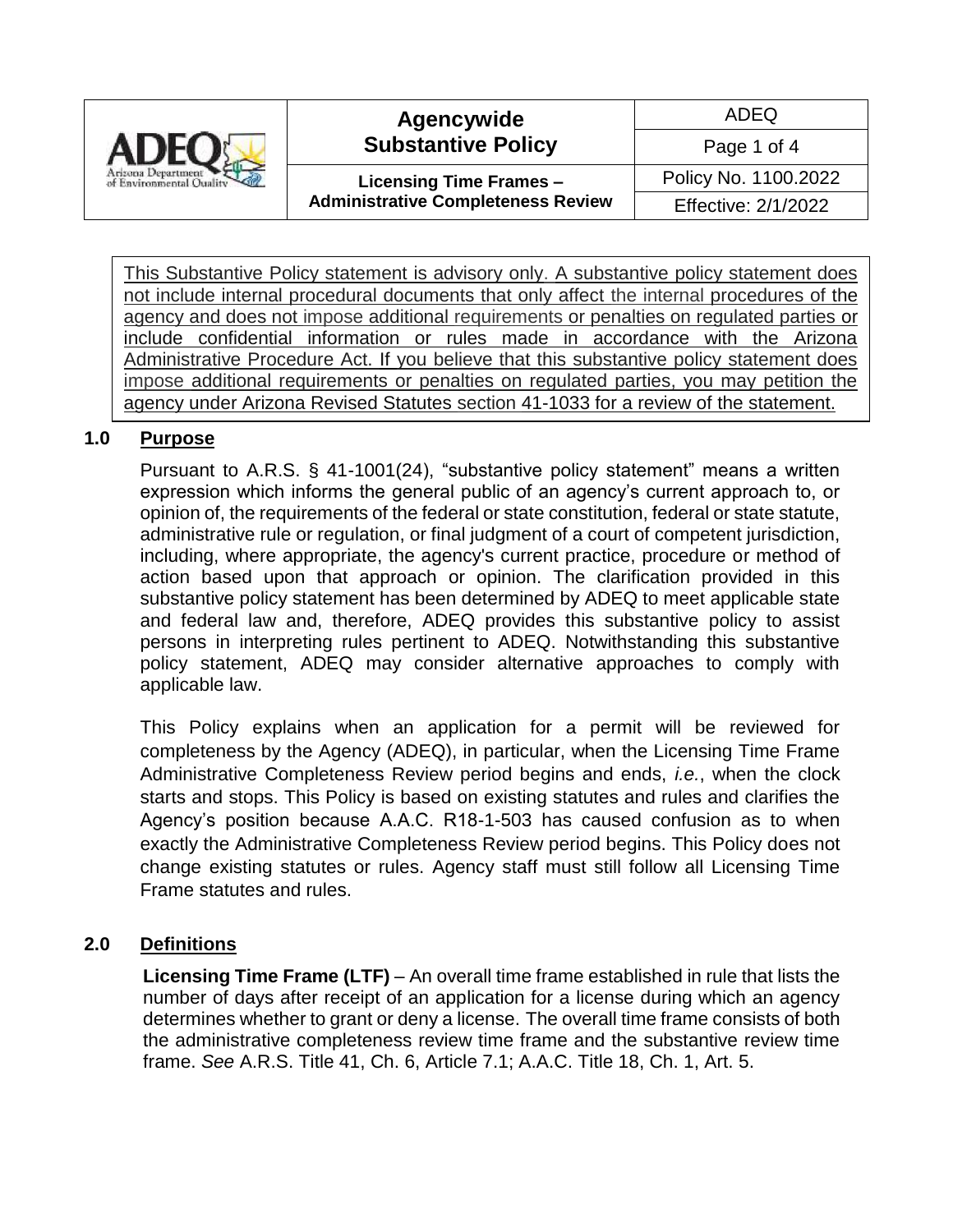**Administrative Completeness Review (ACR) Time Frame** - The number of days from agency receipt of an application for a license until an agency determines that the application contains all components required by statute or rule, including all information required to be submitted by other government agencies. The administrative completeness review time frame does not include the period of time during which an agency provides public notice of the license application or performs a substantive review of the application. *See* A.R.S. § 41-1072(1). *See also* A.A.C. R18-1-501(2),R18-1-503.

**Substantive Review (SR) Time Frame** - The number of days after the completion of the administrative completeness review time frame during which an agency determines whether an application or applicant for a license meets all substantive criteria required by statute or rule. Any public notice and hearings required by law shall fall within the substantive review time frame. *See* A.R.S. § 41-1072(3). *See also*, A.A.C. R18-1-501(31), R18-1-504.

**Department Receipt of an Application Component** - The earliest date of: actual receipt by the clerk if received in person, regardless of whether it was date stamped or opened; five days after the postmark identifying the mailing date if received by mail; or one day after the date of delivery if sent by email. *See* A.A.C. R18-1-501(13).

### **3.0 Policy Statement**

### **3.1 Beginning the ACR**

ADEQ permitting units should begin the ACR (start the clock) upon receipt of the first submittal that contains all the following items, even if otherwise incomplete:

- 1. Identification of the applicant.
- 2. Identification of the facility, if the license is for a facility.
- 3. Mailing address of the applicant.
- 4. Facility address, if the license is for a facility, including latitude and longitude, and the Township/Range/Section.
- 5. Identification of the license category.
- 6. Initial flat fee if applicable, but not billable hours fees.
- 7. Initial application form designated by ADEQ, if applicable, but not each component associated with the application.<sup>1</sup>

If an applicant's submission is missing any of the above items, ADEQ permitting units shall contact the applicant to assist them in submitting a complete submittal to begin the ACR.

# **3.2 Conducting the ACR**

After the first submittal that contains the above items is received, the ACR begins. During the ACR, staff will work with the applicant to ensure a complete application is submitted. An application is complete when it contains all of the legally required components from A.A.C. R18-1-503 or another applicable statute or rule.

Staff are encouraged to work informally with the applicant to receive additional information (*e.g.*, application review meeting with the applicant), but the ACR time

l <sup>1</sup> Although permit issuance times will likely be longer, the absence of a complete application form shall not prevent ADEQ from beginning the Administrative Completeness Review, including starting the clock.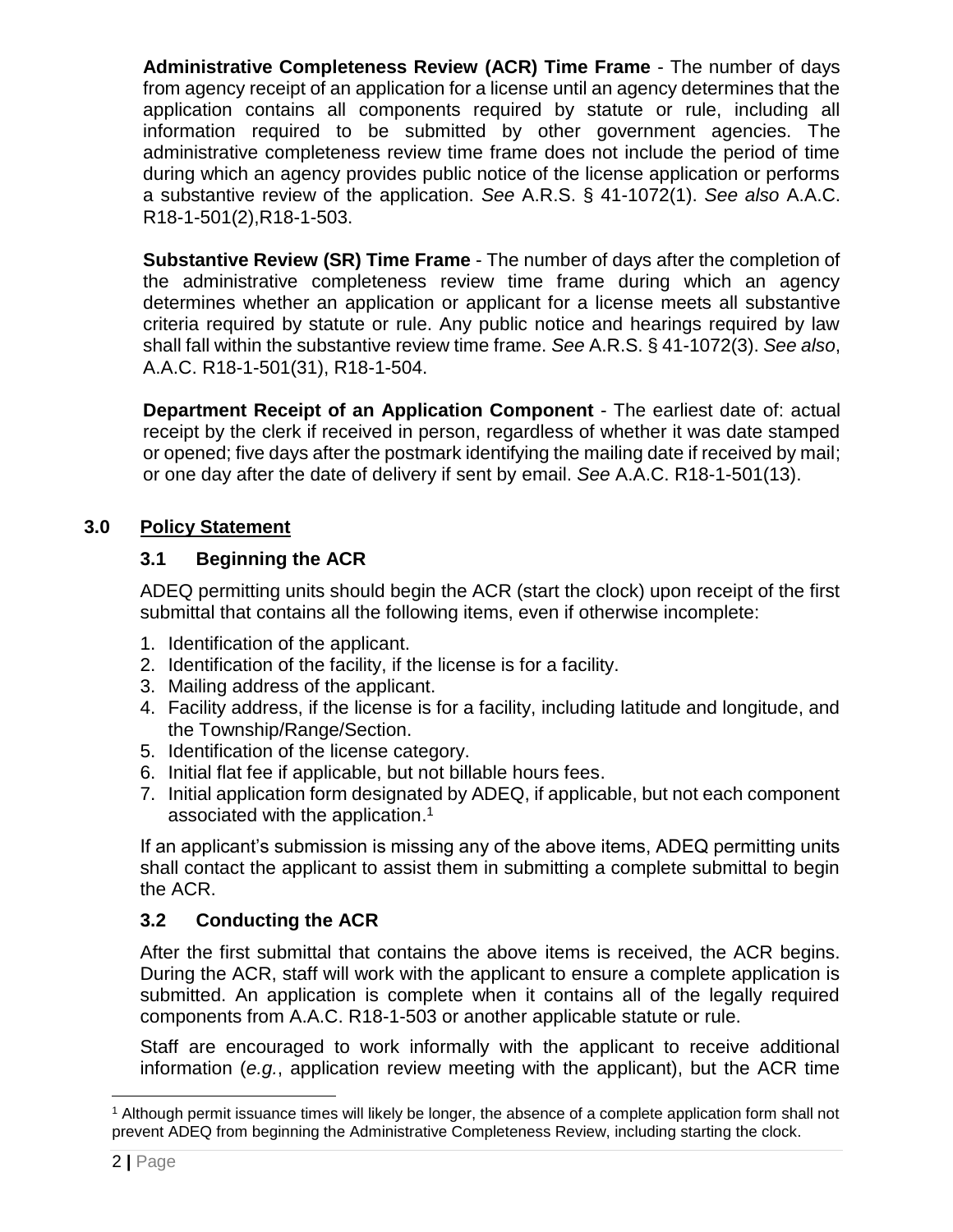frame should only be suspended after a formal notice of administrative deficiencies letter has been issued. Staff should follow all additional LTF procedures in statute and rule, including providing a notice of administrative deficiencies letter when an application is incomplete, suspending the ACR time frame upon such notification (pause the clock), and denying a license if required information is not received in a timely manner.

#### **3.3 Ending the ACR**

The ACR time frame ends (stop the clock) in accordance with A.A.C. R18-1-503 and applicable statutes and rules. Generally, the ACR time frame ends when an application is complete: either, after the last day of the ACR time frame for that license category, or upon a denial of the application.

#### **4.0 Authority**

Arizona Revised Statutes § 49-104(a)(1) provides authority for ADEQ to formulate policies, plans and programs to implement Title 49 to protect the environment.

#### **5.0 Audience**

ADEQ permitting units and staff Permit applicants General public

#### **6.0 Policy Steward**

Administrative Counsel

#### **7.0 Communication & Training**

This substantive policy will be noticed in accordance with A.R.S. § 41-1091. ADEQ will make this policy available on its external website. The Administrative Counsel will train all permitting managers and staff upon approval of this Policy. Subsequently, this Policy will be communicated to managers and staff once each year, coinciding with the required Agency review of existing policies that is completed by December 1. At that time, the Administrative Counsel will review this Policy with permitting managers who will cascade the Policy and its contents to their permitting staff.

#### **8.0 Annual Policy Review**

"This Policy will be reviewed annually during the Agency Annual Policy Review and will be revised or withdrawn as necessary at that time."

#### **9.0 Additional Documents**

None.